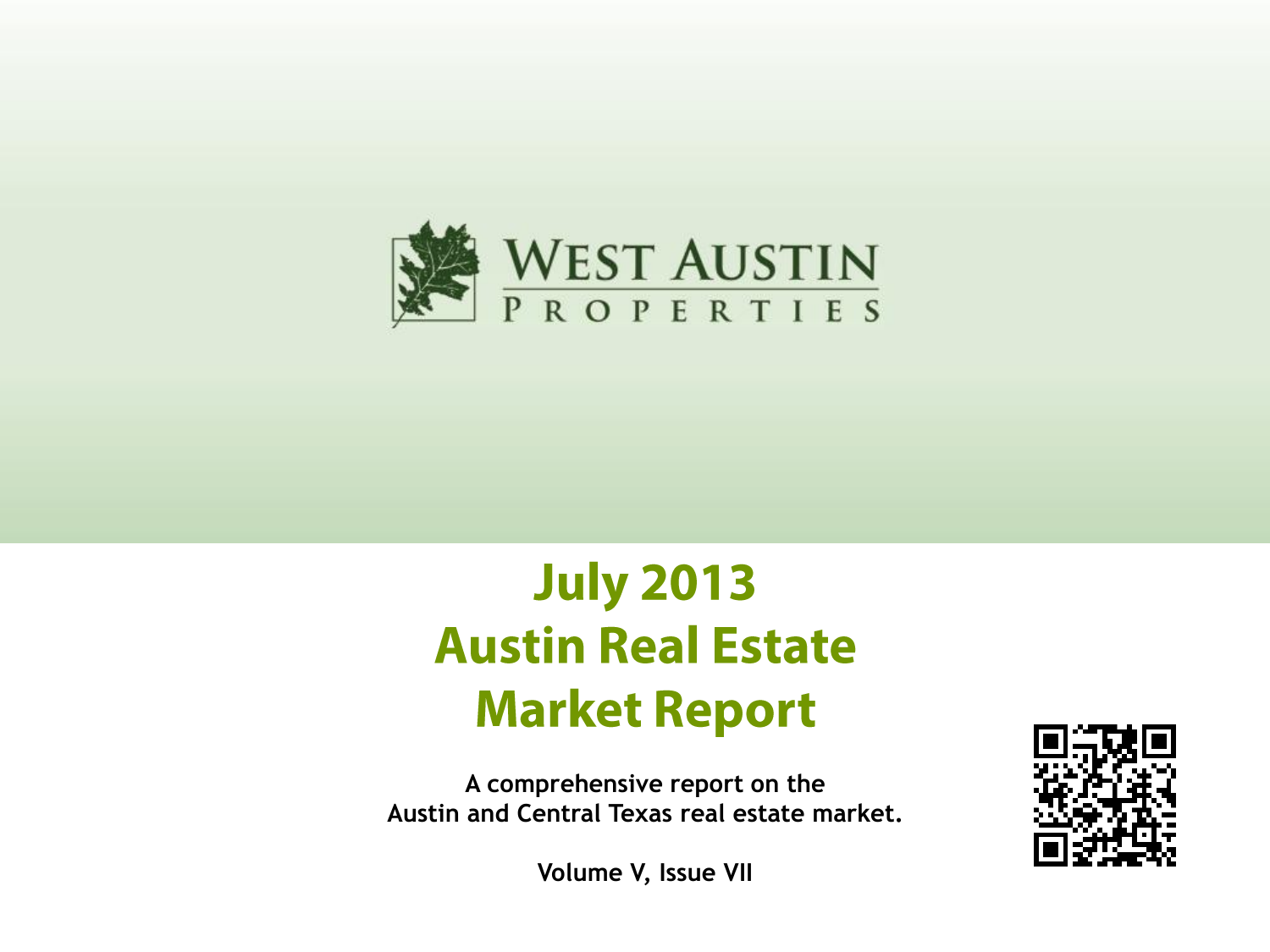#### **Market Overview**



For the past five continuous months the overall real estate market has been a rare Extreme Sellers Market. How rare? In the prior 85 months, spanning 7 years, the Austin market has been in an Extreme Seller's Market only three months, and all three months were in 2006.

Demand remains strong as people continue to move to the Austin area. Demand is also increasing as current residents consider home ownership. They are concerned about raising interest rates, rising rental rates and rising homes values. Supply, the number of homes for sale, remains at record lows. There are fewer homes for sale in July than any time in the last 7 years. There are 22.9% fewer homes for sale than last year. As a result, the average home stays on the market only 40 days, 24% fewer days than a year ago and also the lowest number of days in 7 years.

The average home sold price in June has increased 8.1% from a year ago.

For homes priced below \$500,000, 88% of the Austin market, is in an Extreme to "Very" Extreme Sellers Market. ( See enclosed Price Band Chart for market conditions above \$500,000.)

There is a seasonal demand and supply in the real estate market. Comparing today's conditions to historical patterns gives you insight into your selling and buying decisions. Typically, the highest number of sales and the highest inventory occurs in the Spring, reaching their highest levels in May or June. Sales and Inventory then begin to decline and reach their lowest yearly levels in late Fall. (See enclosed eight year Homes Sold per Month chart.)

As we look at the trends and market conditions we expect slow changes in the market in coming months. Demand should slightly decrease for the next 5 months. However, usually the number of homes for sale also decrease slightly until January. This could continue the Extreme Sellers Market for the rest of the year, resulting in rising home prices.

Buying and Selling in this market requires a deep understanding of the history and pressures in each area of town and price range.

We hope the West Austin Properties Market Report with detailed information by price range and zip code helps you make the best decisions for you and your family. It is our pleasure to deliver it to you so together we can spot important trends. Please call us if we can provide you any additional information.

#### Laura Duggan, Gail Boston and Katy Duggan Freshour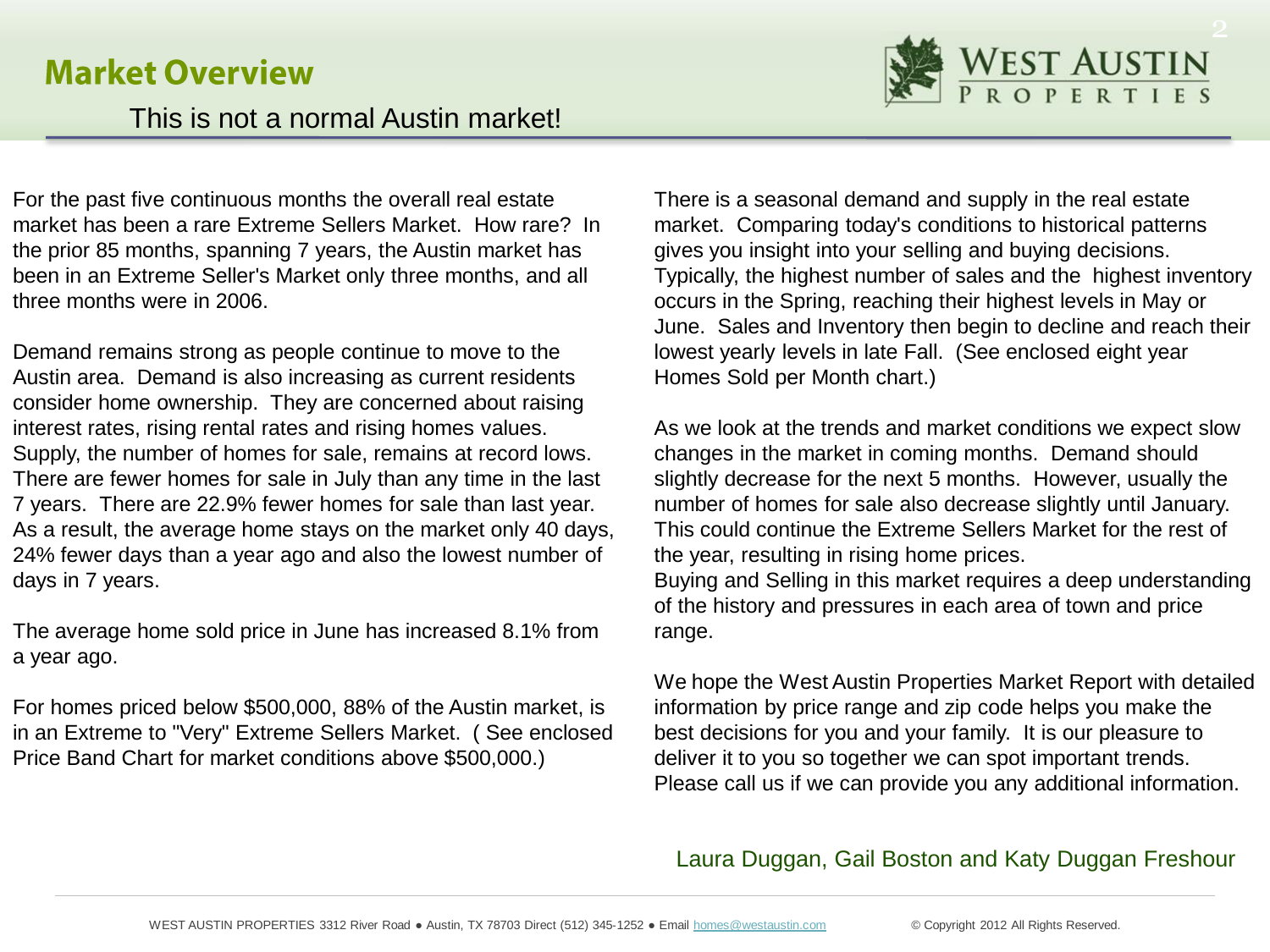### **Year to Date Sales - June 2013**



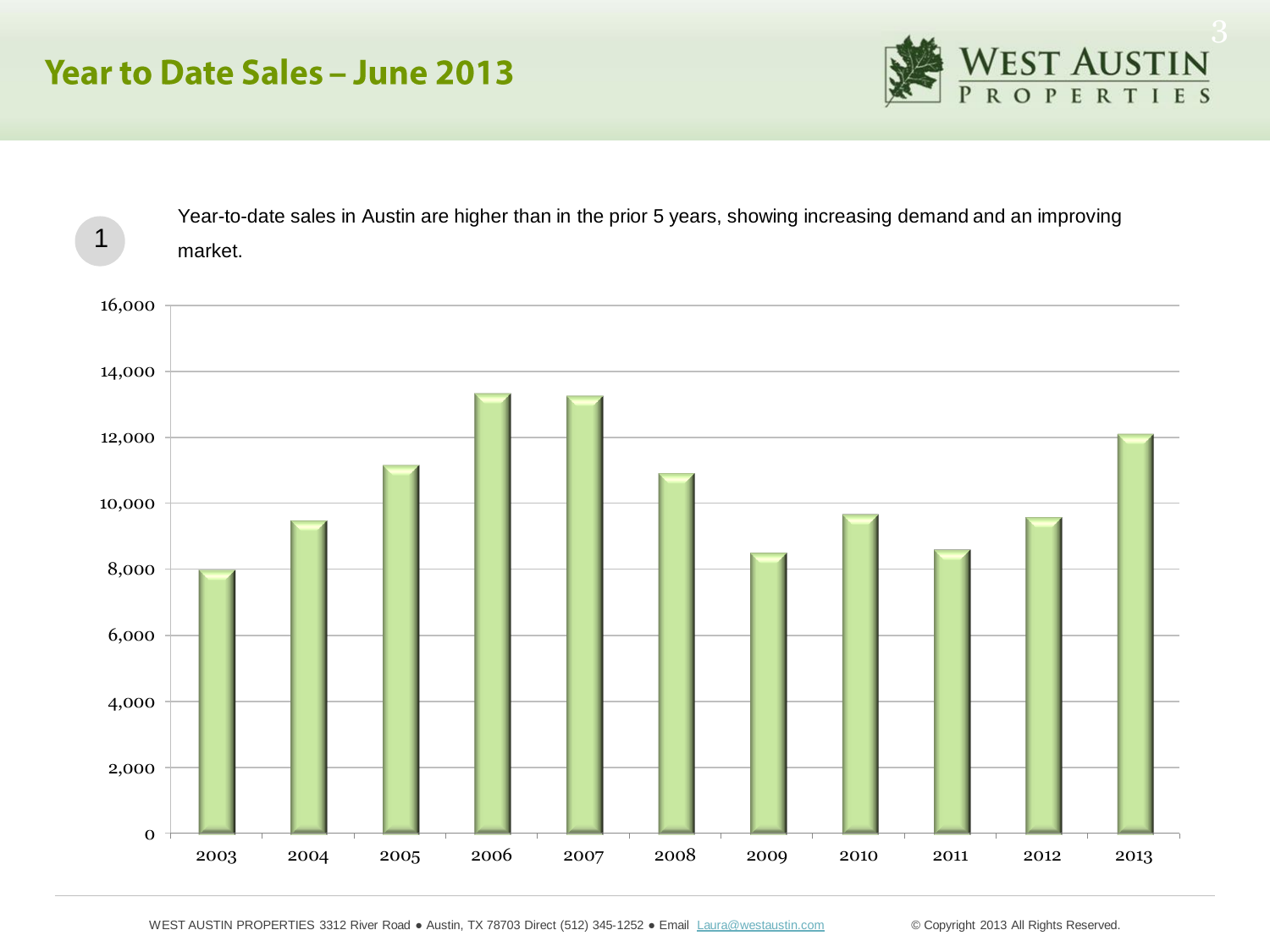# **Homes Sold per Month - June 2013**



The chart below follows the trends of numbers of homes sold during any given month. Last month there were 2,590 homes sold in Austin, Texas. More homes sold in June than in the prior 7 years during that month! 2

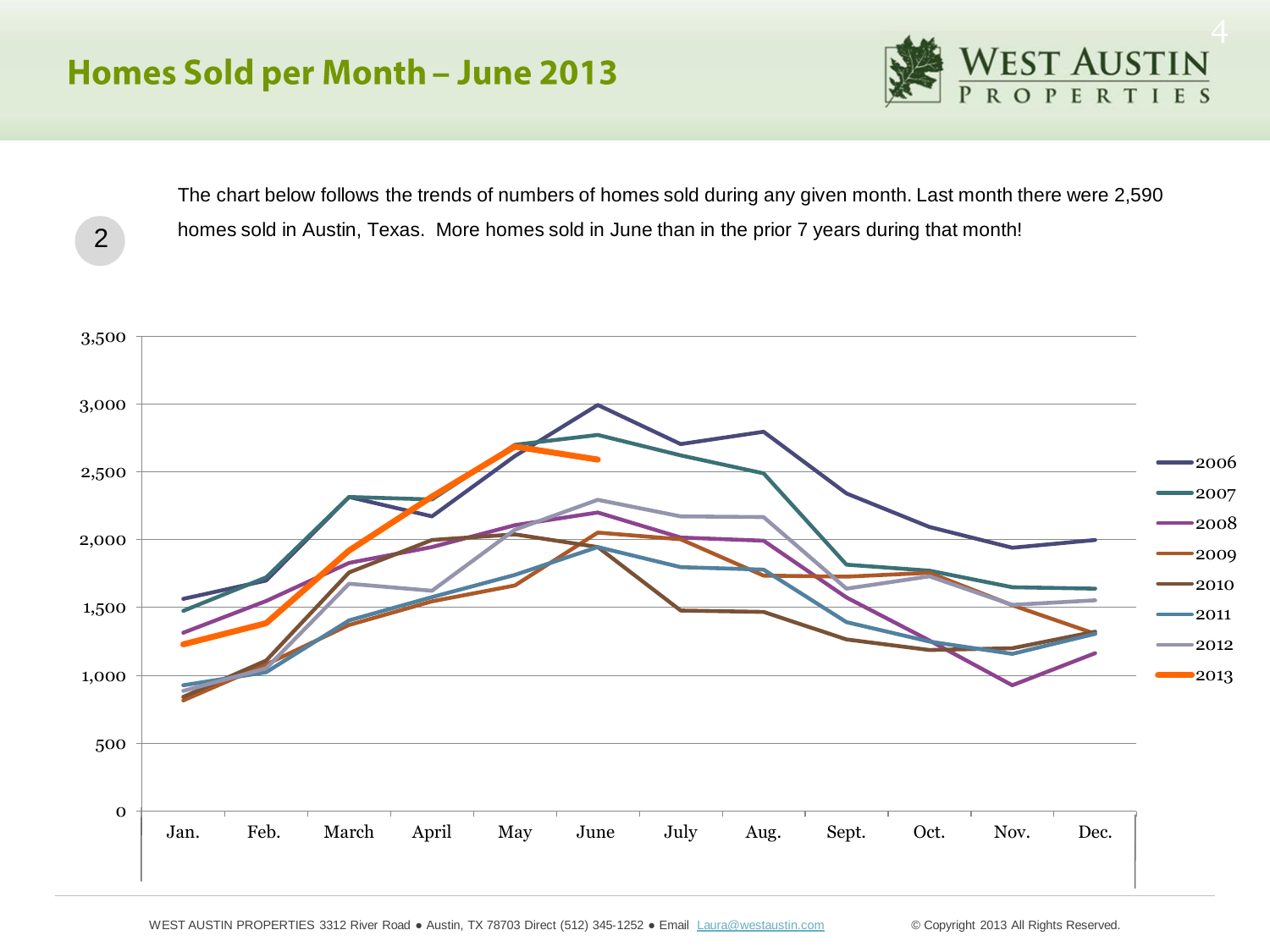### **Homes For Sale-June 2013**

3



The chart below follows the trends of number of homes for sale during any given month. At the beginning of June, there were 5,794 homes for sale in Austin, Texas. There are fewer homes for sale at this time than in the last 7 years. **There are 22.9% fewer homes for sale than last year at this time.** 

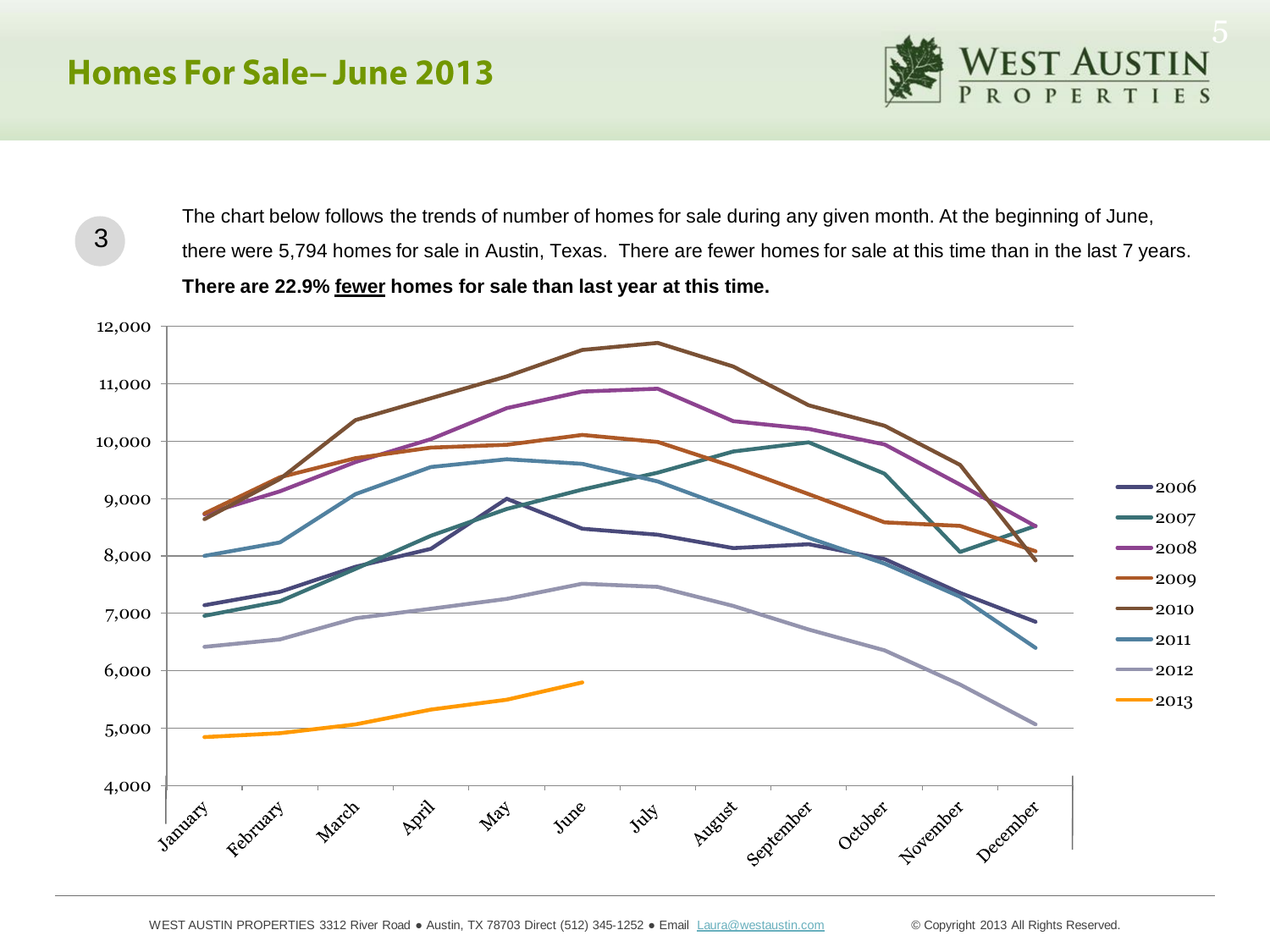# **Pending Sales per Month-June 2013**

4



The chart below tracks the number of Pending Sales in the market. These are homes that are Under Contract that have yet to close. This month there are 4,378 homes Pending in Austin, Texas. **This is the highest number of June pendings in the last 7 years.** Because of qualifying, mortgage and approval rates it is taking longer to go from contract to close.

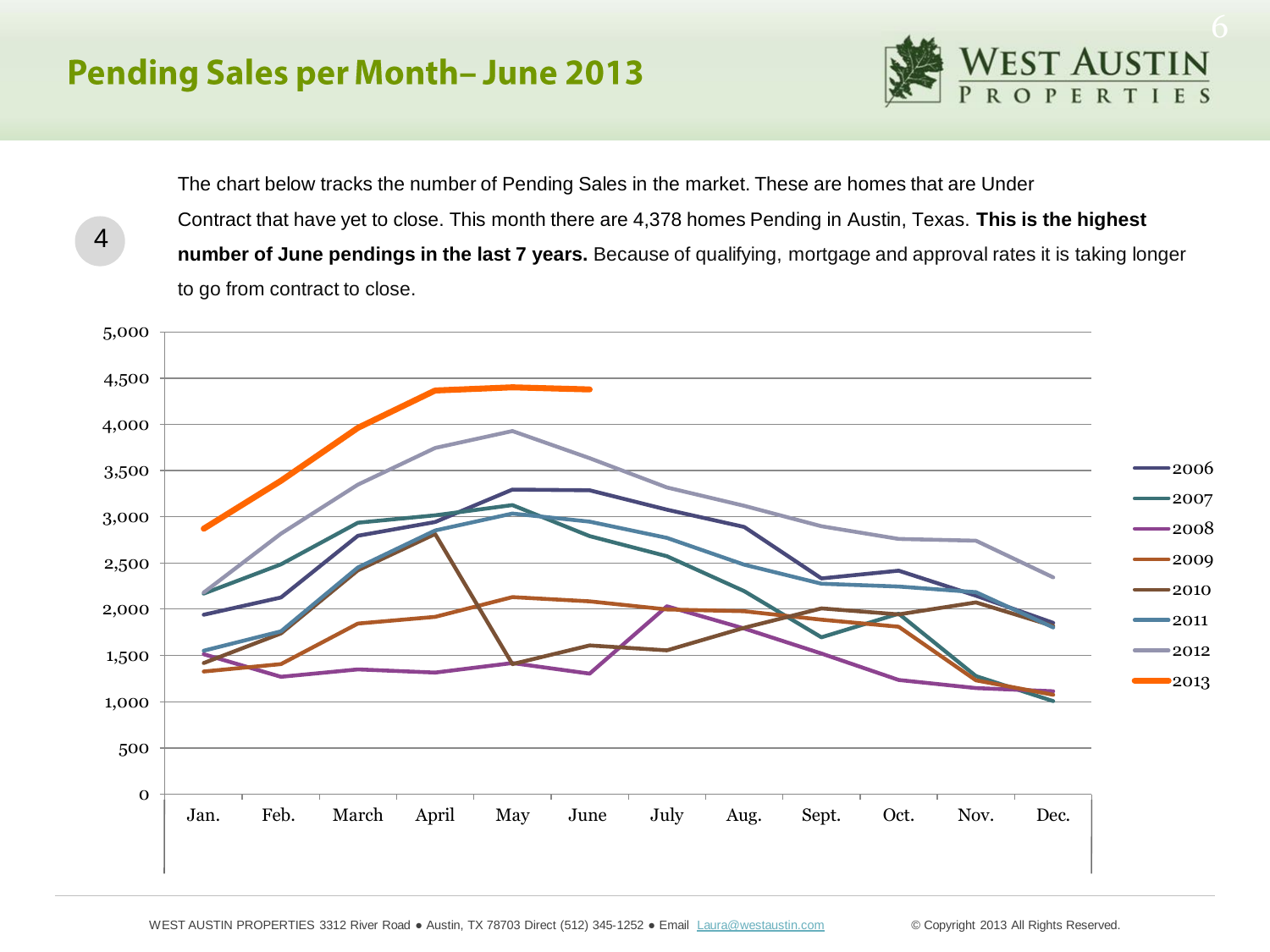# **Home Sales by Price Band-June 2013**

5



Overall we are in an Extreme Seller's Market with 2.24 months of inventory. On average, home prices are showing Moderate Appreciation. However, the Market is different based on demand and the number of homes for sale in each price range. Homes valued under \$800K are in a Normal or Extreme Seller's Market.

| <b>Price Range</b>       | # of Solds | <b>Active Listings</b>        | <b>Months of Inventory</b> | <b>Market</b>                    |  |
|--------------------------|------------|-------------------------------|----------------------------|----------------------------------|--|
| \$0-\$100k               | 100        | 253                           |                            | 2.53 Extreme Sellers Market      |  |
| \$100-\$200k             | 881        | 1343                          |                            | 1.52 Extreme Sellers Market      |  |
| \$200-\$300k             | 721        | 1269                          |                            | 1.76 Extreme Sellers Market      |  |
| \$300-\$400k             | 383        | 802                           |                            | 2.09 Extreme Sellers Market      |  |
| \$400k-\$500k            | 208        | 569                           |                            | 2.74 Extreme Sellers Market      |  |
| \$500-\$600k             | 115        | 346                           |                            | 3.01 Normal Seller's Market      |  |
| \$600-\$700k             | 54         | 281                           |                            | 5.20 Normal Seller's Market      |  |
| \$700-\$800k             | 38         | 166                           |                            | 4.37 Normal Seller's Market      |  |
| \$800-\$900k             | 18         | 124                           |                            | 6.89 Balanced Market             |  |
| \$900-\$1M               | 15         | 96                            |                            | 6.40 Balanced Market             |  |
| $$1-$2M$                 | 46         | 361                           |                            | 7.85 Balanced Market             |  |
| \$2-\$3M                 |            | 98                            |                            | 32.67 Extreme Buyer's Market     |  |
| \$3M<                    |            | 86                            |                            | 17.20 Extreme Buyer's Market     |  |
| <b>Overall MKT</b>       | 2587       | 5794                          |                            | 2.24 Extreme Sellers Market      |  |
|                          |            |                               |                            |                                  |  |
| 12+ Months of Inventory  |            | <b>Extreme Buyer's Market</b> |                            | <b>High Depreciation</b>         |  |
| 9-12 Months of Inventory |            | <b>Normal Buyer's Market</b>  |                            | <b>Moderate Depreciation</b>     |  |
| 6-9 Months of Inventory  |            | <b>Balanced Market</b>        |                            | <b>Flat/Moderat Depreciation</b> |  |
| 3-6 Months of Inventory  |            | <b>Normal Seller's Market</b> |                            | <b>Moderate Appreciation</b>     |  |
| 0-3 Months of Inventory  |            | <b>Extreme Sellers Market</b> |                            | <b>High Appreciation</b>         |  |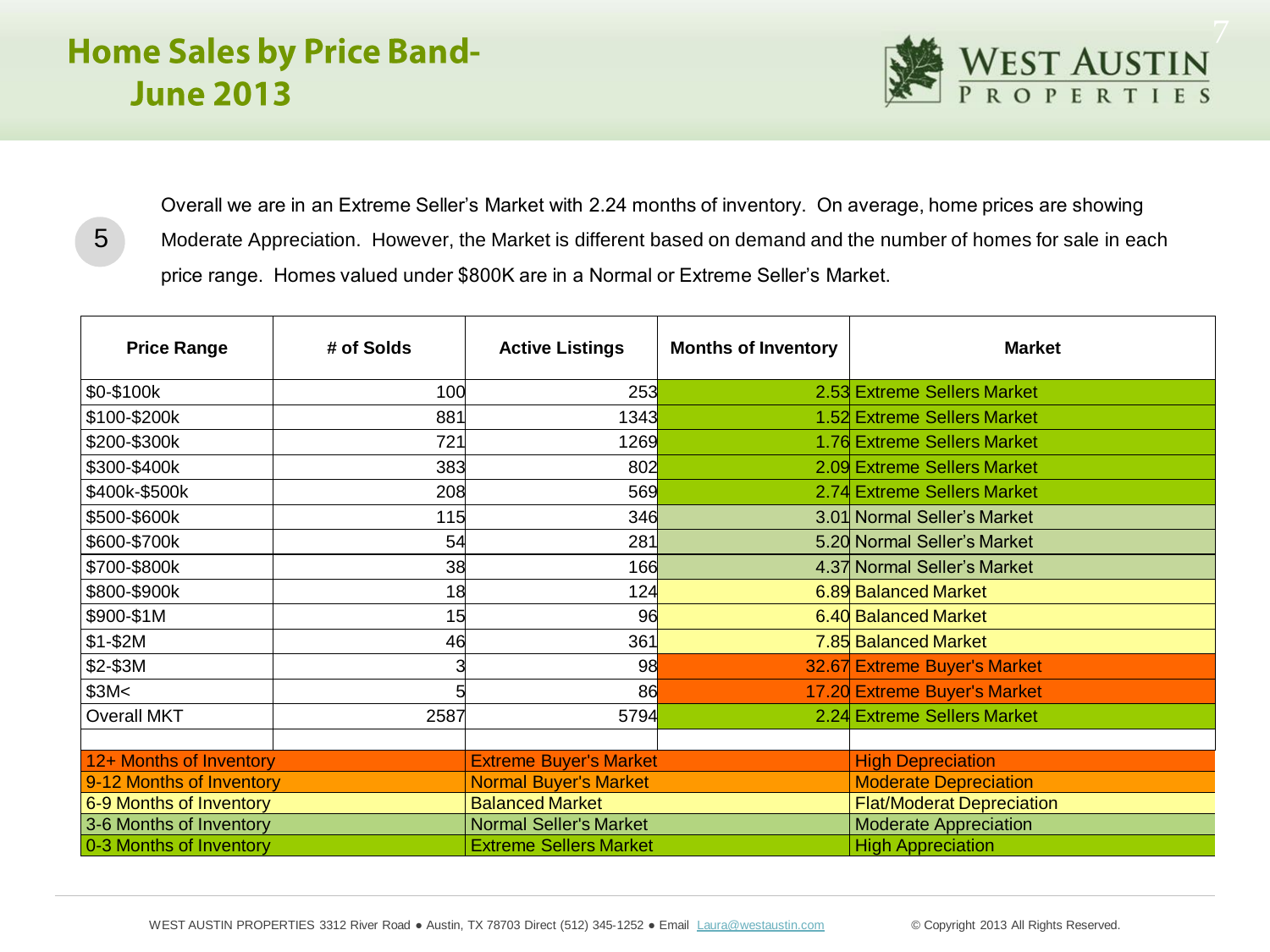# **Home Sales by Zip Code-June 2013**



The chart below provides details on how well each Zip Code is currently selling and the impact on home values. 16 out of 19 zip codes have less than 3 months of inventory and are defined as in an Extreme Seller's Market.

| <b>Zip Code</b>          | # of Solds | <b>Active</b><br><b>Listings</b> | <b>Months of</b><br>Inventory | <b>Median Sales price</b>         | Avg DOM |                             |
|--------------------------|------------|----------------------------------|-------------------------------|-----------------------------------|---------|-----------------------------|
| 78701                    | 27         | 64                               | 2.37                          | \$301,000                         | 36      | <b>Central Austin</b>       |
| 78702                    | 27         | 35                               | 1.30                          | \$340,000                         | 103     | 78701                       |
| 78703                    | 25         | 67                               | 2.68                          | \$779,000                         | 25      | 78703                       |
| 78704                    | 48         | 46                               | 0.96                          | \$420,975                         | 31      | 78704                       |
| 78705                    | 4          | 10                               | 2.50                          | \$572,500                         | 32      | 78705                       |
| 78717                    | 46         | 50                               | 1.09                          | \$298,000                         |         | 78731                       |
| 78722                    | 8          | 5                                | 0.63                          | \$351,500                         | 21      |                             |
| 78727                    | 31         | 20                               | 0.65                          | \$250,000                         | 9       | <b>Northwest Travis Co.</b> |
| 78730                    | 10         | 49                               | 4.90                          | \$748,500                         | 41      | 78730                       |
| 78731                    | 29         | 78                               | 2.69                          | \$515,000                         | 41      | 78732                       |
| 78732                    | 65         | 104                              | 1.60                          | \$442,895                         | 14      | 78734                       |
| 78733                    | 14         | 41                               | 2.93                          | \$514,500                         | 36      |                             |
| 78734                    | 49         | 252                              | 5.14                          | \$327,500                         | 79      | <b>Southwest Austin</b>     |
| 78735                    | 21         | 55                               | 2.62                          | \$499,997                         | 68      | 78739                       |
| 78739                    | 52         | 36                               | 0.69                          | \$417,500                         | 15      | 78749                       |
| 78746                    | 37         | 150                              | 4.05                          | \$970,500                         | 77      | <b>Northwest Austin</b>     |
| 78749                    | 57         | 28                               | 0.49                          | \$275,000                         | 10      | 78717                       |
| 78750                    | 39         | 43                               | 1.10                          | \$431,300                         | 12      | 78727                       |
| 78759                    | 50         | 31                               | 0.62                          | \$366,500                         | 20      | 78750                       |
| 12+ Months of Inventory  |            | <b>Extreme Buyer's Market</b>    |                               | <b>High Depreciation</b>          |         | 78759                       |
| 9-12 Months of Inventory |            | Normal Buyer's Market            |                               | <b>Moderate Depreciation</b>      |         |                             |
| 6-9 Months of Inventory  |            | <b>Balanced Market</b>           |                               | <b>Flat/Moderate Depreciation</b> |         | <b>West Austin/Westlake</b> |
| 3-6 Months of Inventory  |            | <b>Normal Seller's Market</b>    |                               | <b>Moderate Appreciation</b>      |         | 78733                       |
| 0-3 Months of Inventory  |            | <b>Extreme Sellers Market</b>    |                               | <b>High Appreciation</b>          |         | 78735                       |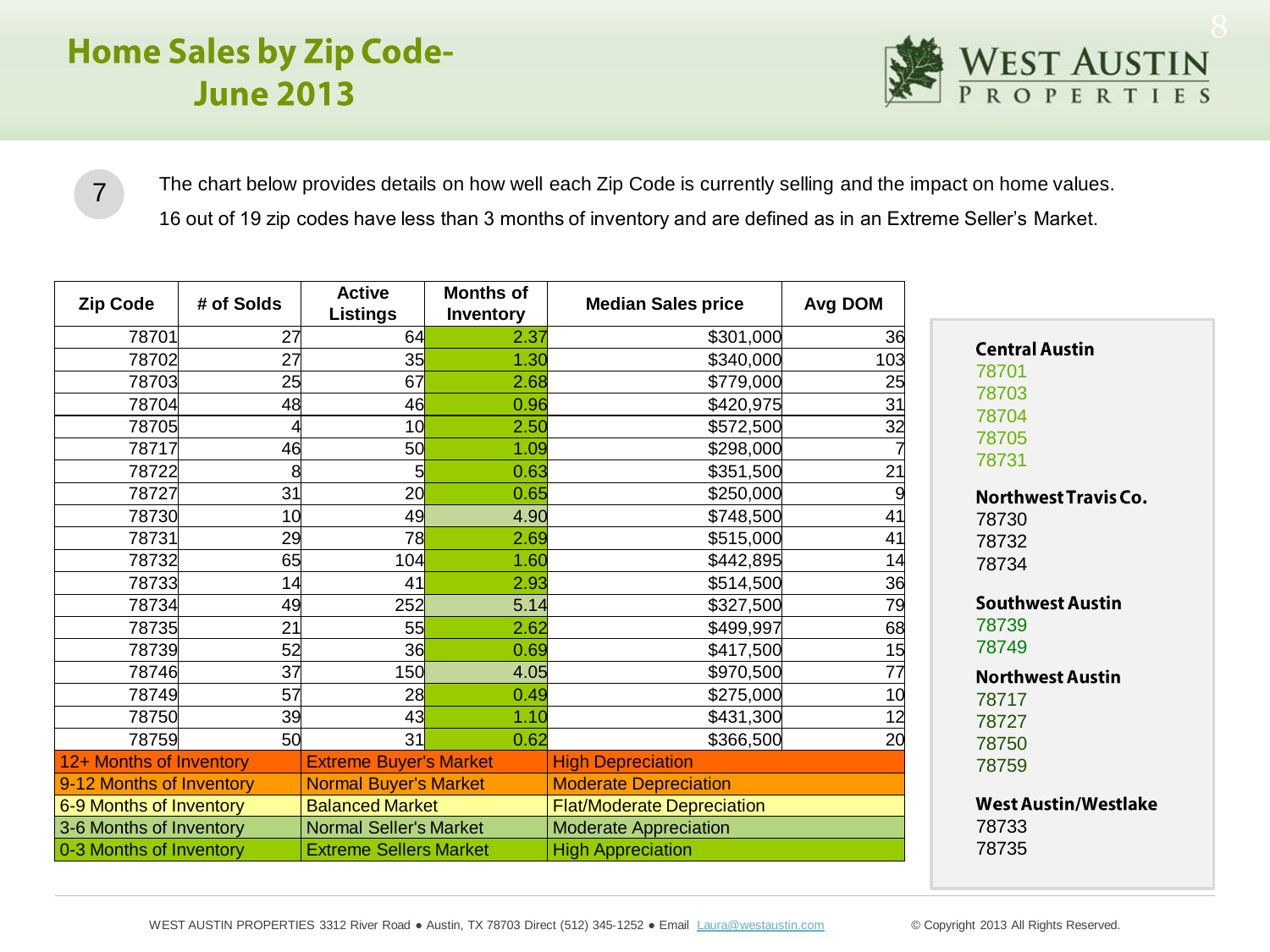### **Absorption Rate: Months of Inventory in Austin 2006-2013**



The **Absorption Rate**, also called "Months of Inventory," is the best indicator of how fast or slow home values are moving up or down. The formula is the number of homes on the market divided by the number of homes sold in the prior month. With 6 to 9 months of inventory, the market is called **Balanced**, and home values remain stable with slight decreases or increases possible. Below 6 months is called a Seller's Market, as home prices slightly increase due to demand.

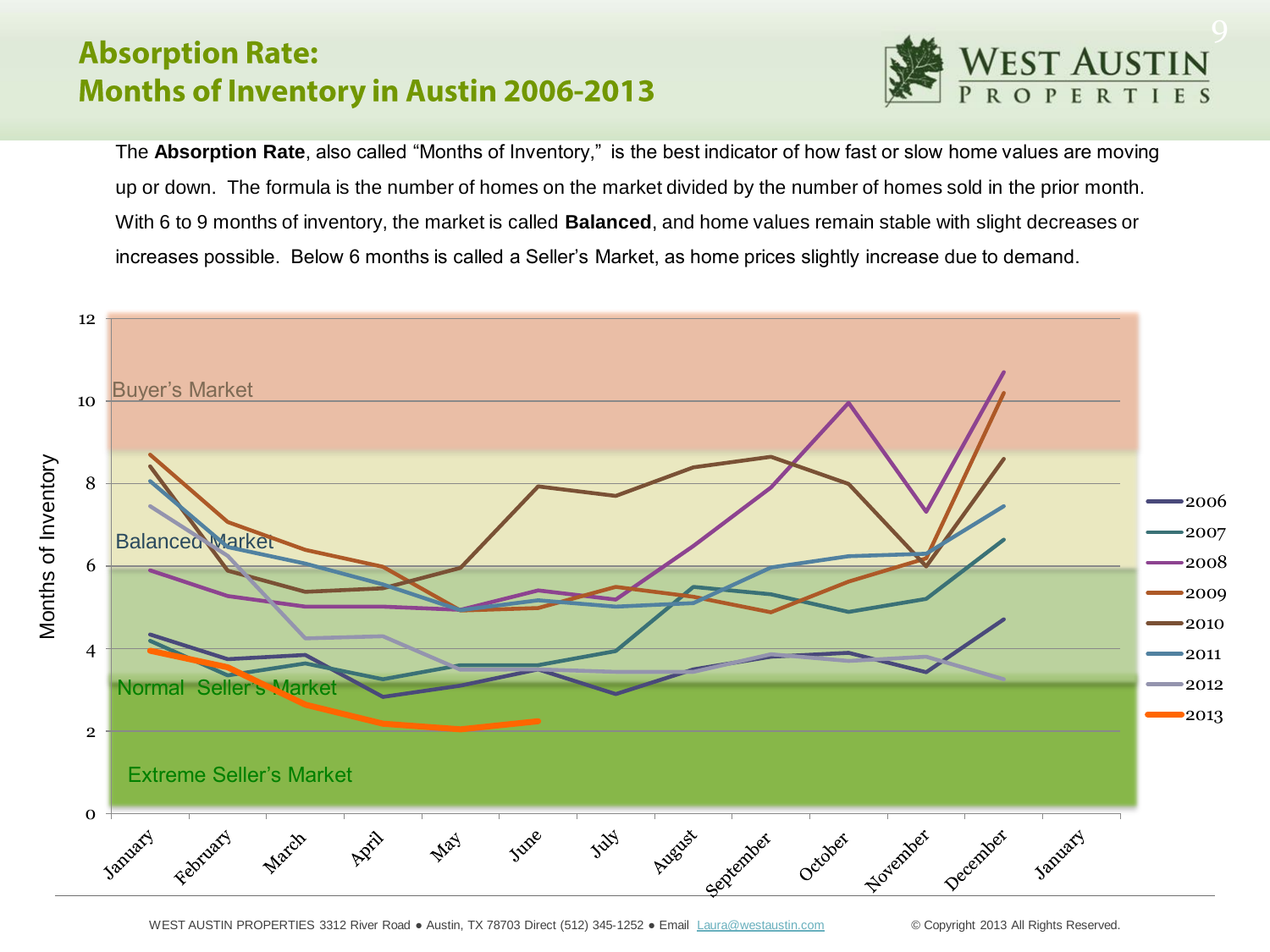### **Mortgage Rates - 13 Year Summary**



We monitor interest rates because they directly affect buying power. The higher the rate, the more it costs for a buyer to buy. When interest rates rise, it has the same effect as a seller raising his price and fewer homes sell because mortgage payments are higher. Conversely, when rates decrease more buyers qualify to purchase and home sales usually increase. The chart below tracks mortgage rates for the past 12 years. As you can see, mortgage rates are at close to their lowest levels.

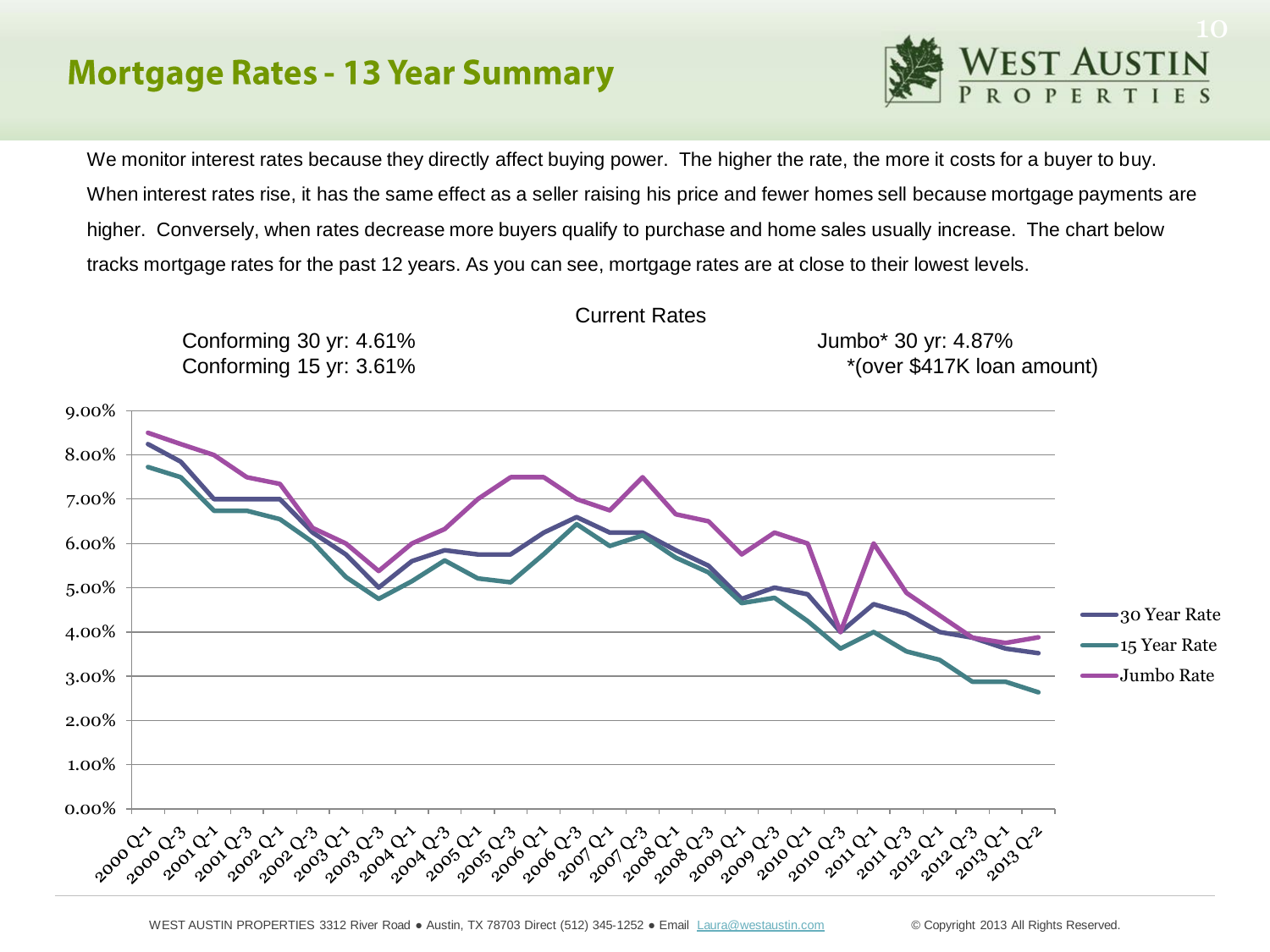8



The chart above follows the trend of average and median sales price per year. Last month the average sales price was \$310,907. The median sold price was \$236,625 last month. The average sales price in March is up 8.1% and the median sales price is  $\frac{\text{up }7.6\%}{\text{from one year ago}}$ .

 **The chart below shows the annual average and median Austin home sold.** 

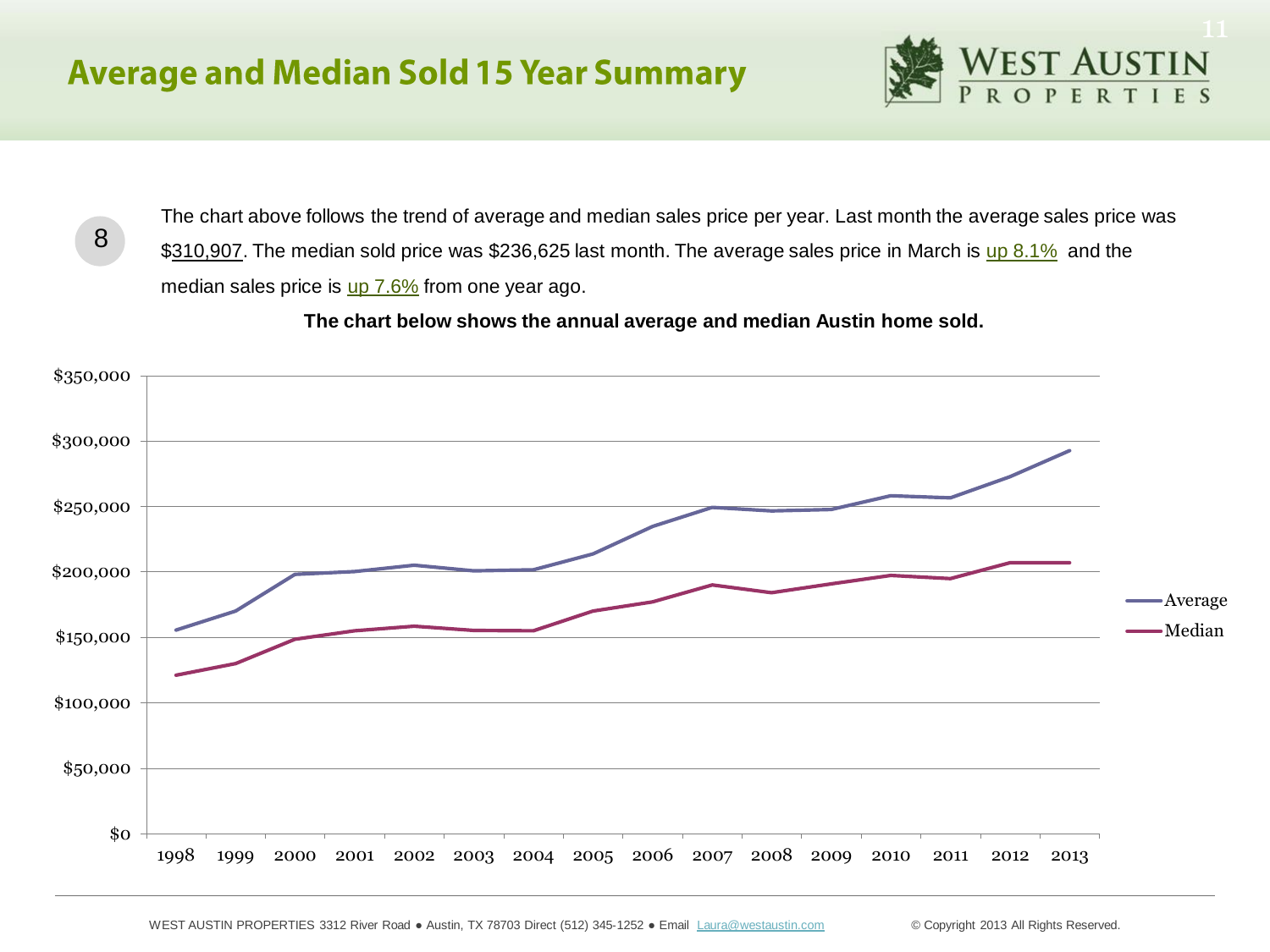# **Average Days on Market 2006-2013**



Of the homes that sold last month, the average amount of days they had been on the market was 40 days. This is 24% 9 fewer days than a year ago.